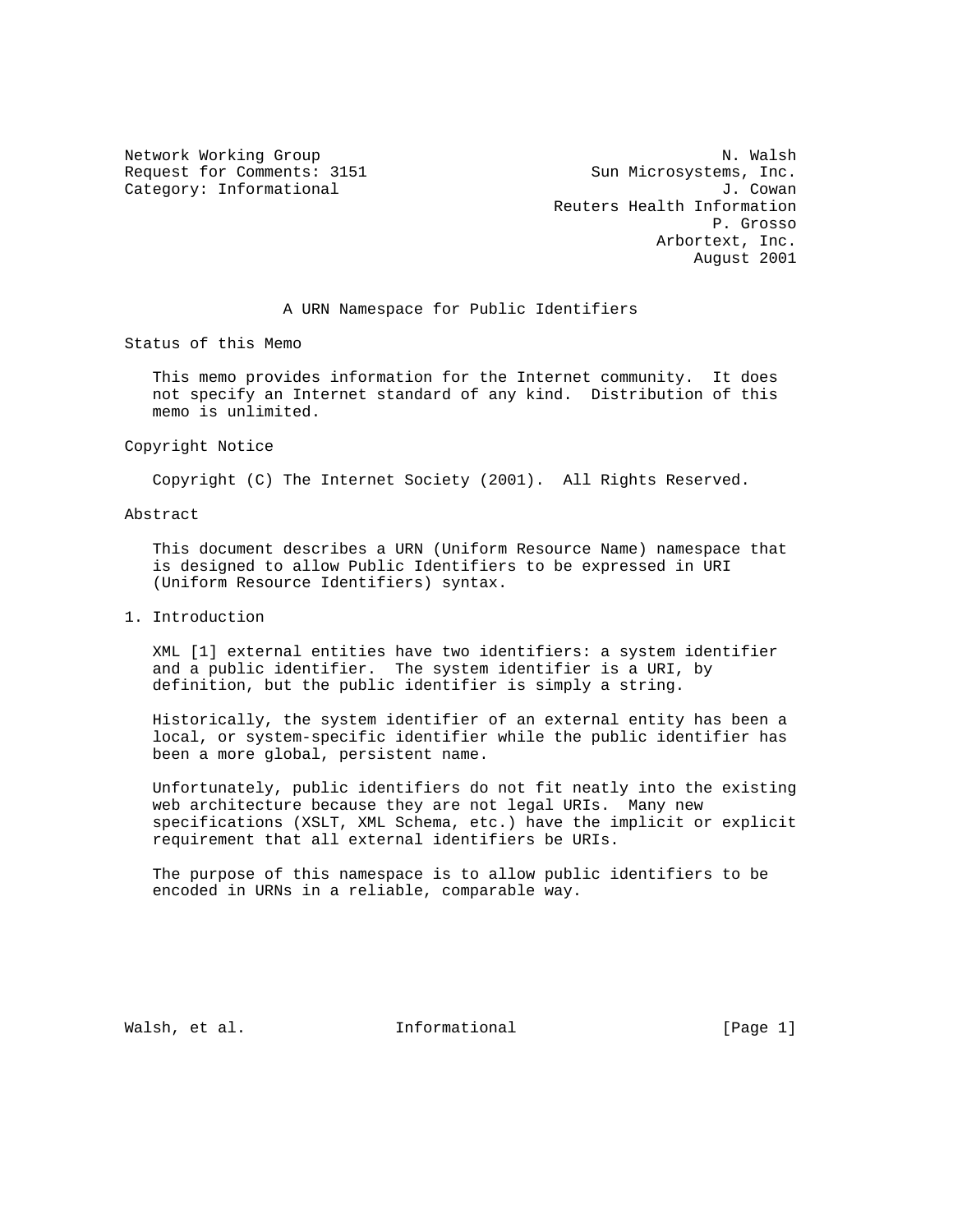This document describes a scheme for representing public identifiers as URNs by introducing a public identifier namespace, "publicid".

This namespace specification is for a formal namespace.

1.1 Public Identifiers

 Any string which consists only of the public identifier characters (defined by Production 13 of Extensible Markup Language (XML) 1.0 Second Edition [1]) is a legal public identifier.

 In addition to the character set restriction, public identifiers must be normalized by changing all strings of whitespace (the characters #x20, #x9, #xD, and #xA) to single space characters (#x20), and removing all leading and trailing whitespace.

 In keeping with this specification's goal of allowing public identifiers to be encoded in a reliable, comparable way, this specification mandates that public identifiers be normalized before encoding them into URNs. Throughout this specification, we assume that normalization has already been performed.

1.2 Formal Public Identifiers

 SGML [2] defines a restricted subset of public identifier called a "Formal Public Identifier" (FPI).

 FPIs are strings composed from the same range of characters as public identifiers, but with an explicit internal structure. The structure of Formal Public Identifiers is normatively described in SGML [2]; we review it here for convenience.

 Most Formal Public Identifiers consist of the following fields, in this order: an owner identifier, a public text class, a public text description, a public text language or public text designating sequence, and an optional public text display version.

 Owner identifiers may begin with "-//" or "+//"; otherwise "//" is used to delimit fields in the FPI (with the exception of the public text class which is delimited from the public text description by a space).

In other words, most FPIs look like this:

owner//class description//language//version

and most owners begin with  $"+//"$  or  $"-/,"$  although they are not required to. Here are some example FPIs:

Walsh, et al. 10. Informational 1. [Page 2]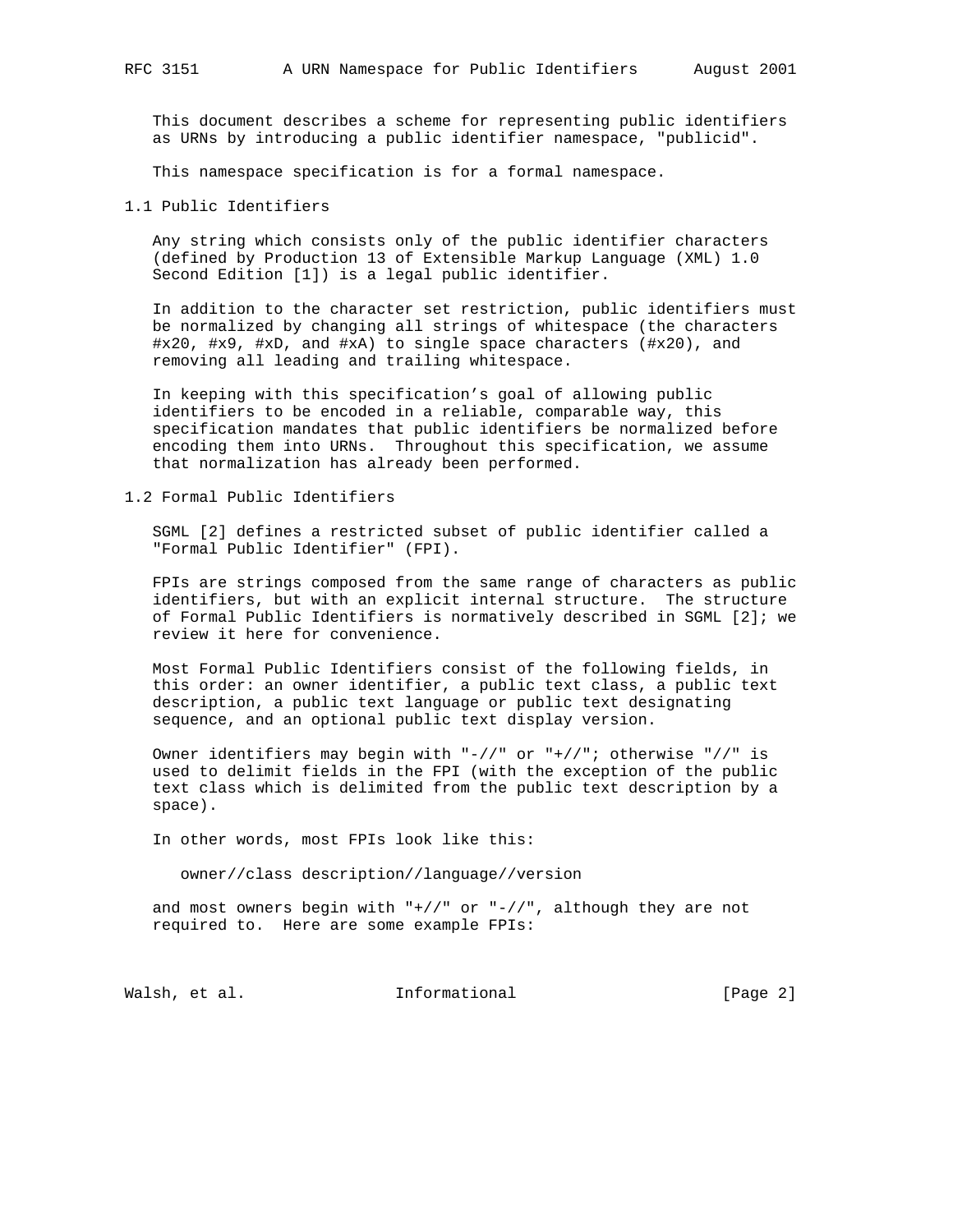+//IDN python.org//DTD XML Bookmark Exchange Language 1.0//EN//XML -//OASIS//DTD DocBook XML V4.1.2//EN -//ArborText::prod//DTD Help Navigation Document::19970708//EN ISO/IEC 10179:1996//DTD DSSSL Architecture//EN ISO 8879:1986//ENTITIES Added Latin 1//EN

 This document describes an algorithm for encoding public identifiers into URNs that explicitly allows the structured nature of formal public identifiers to be preserved. However, an algorithm for correctly identifying a Formal Public Identifier and determining the various fields within it is out of scope for this document and not necessary for the implementation of this URN namespace.

2. Specification Template

Namespace ID:

"publicid" requested.

Registration Information:

 Registration Version Number: 1 Registration Date: 2001-05-08

Declared registrant of the namespace:

 Norman Walsh Sun Microsystems, Inc. One Network Drive MS UBURO2-201 Burlington, MA 01803-0902

Norman.Walsh@East.Sun.COM

Declaration of structure:

 The Namespace Specific String (NSS) for URNs in the "publicid" namespace has the following structure:

```
 urn:publicid:{transcribed-public-identifier}
```
Where:

 {transcribed-public-identifier} is the text of the public identifier transcribed according to the following rules:

Walsh, et al. **Informational Example 1** [Page 3]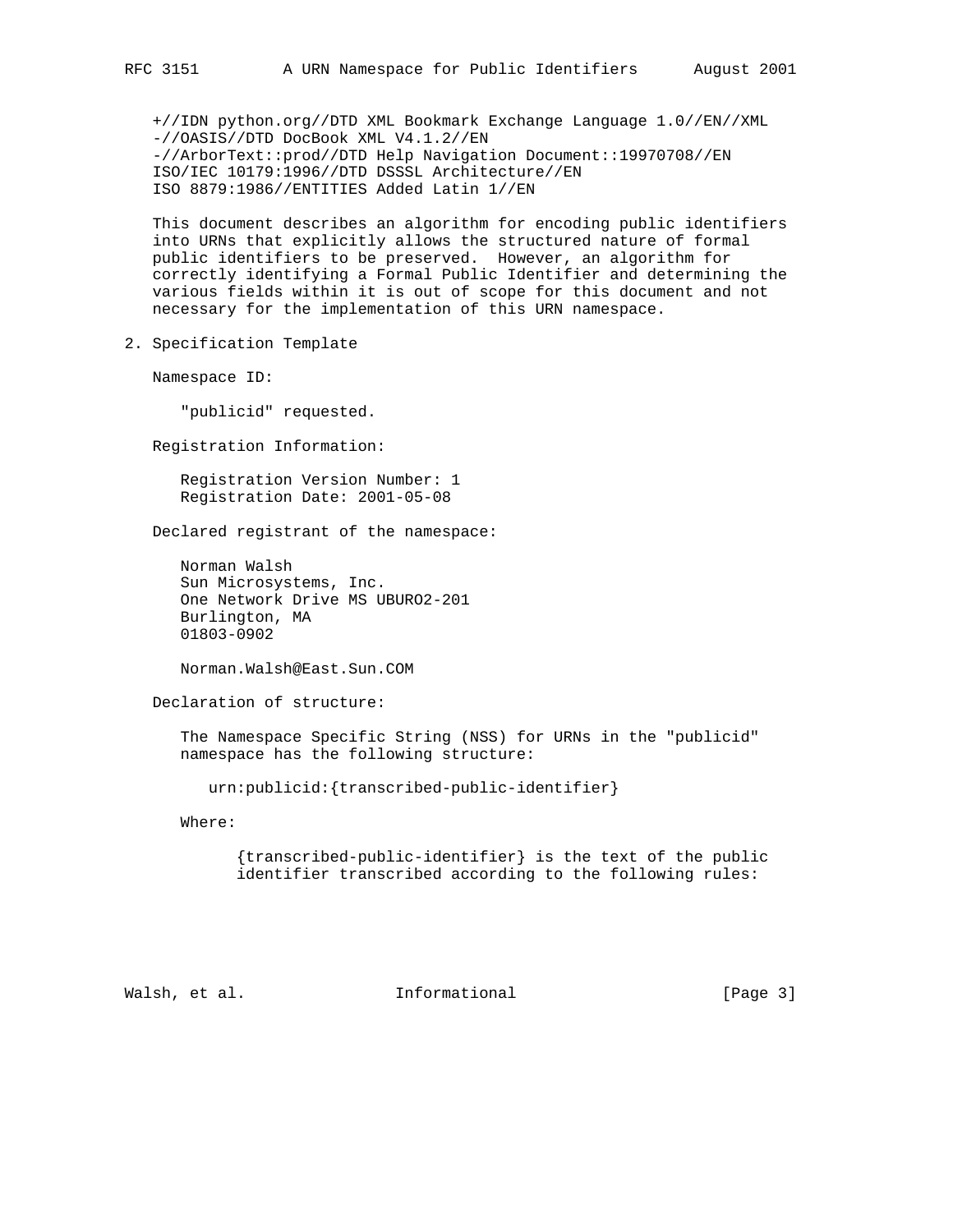- A space in the public identifier is transcribed as "+". Whitespace normalization must be performed before constructing a URN in the "publicid" namespace, therefore adjacent "+" characters never occur in URNs in this namespace. - The sequence of characters "//" is transcribed as ":". - The sequence of characters "::" is transcribed as ";". - A literal "+" character is transcribed as "%2B". - A literal ":" character (except in "::") is transcribed as "%3A". - A literal "/" character (except in "//") is transcribed as "%2F". - A literal ";" character is transcribed as "%3B". - A literal "'" character is transcribed as "%27". - A literal "?" character is transcribed as "%3F". - A literal "#" character is transcribed as "%23". - A literal "%" character is transcribed as "%25".

The special rules for  $\frac{m}{r}$  and  $\frac{m}{r}$ : are designed to preserve the structured nature of formal public identifiers without requiring the translator to have special knowledge of FPI syntax.

 The rules for "+", ":", "/", and ";" are required to preserve literal occurrences of these characters in the 'publicid' URN namespace.

The remaining characters, " " (space), "'", "?", "#", and " $\delta$ ", are the only other legal characters in public identifiers that cannot be literally transcribed into a URN by the rules of RFC 2141 [4] and RFC 2396 [5].

Relevant ancillary documentation:

 Extensible Markup Language (XML) Version 1.0 Second Edition [1] Standard Generalized Markup Language (SGML) [2] Registration procedures for public text owner identifiers [3]

Identifier uniqueness considerations:

 The identifier uniqueness considerations for URNs in the "publicid" namespace are the same as the identifier uniqueness considerations for public identifiers. Formal Public Identifiers with registered owner identifiers are required to be unique. For unregistered owner identifiers and informal public identifiers, they may or may not be unique. No enforcement policy can be asserted.

Walsh, et al. **Informational** [Page 4]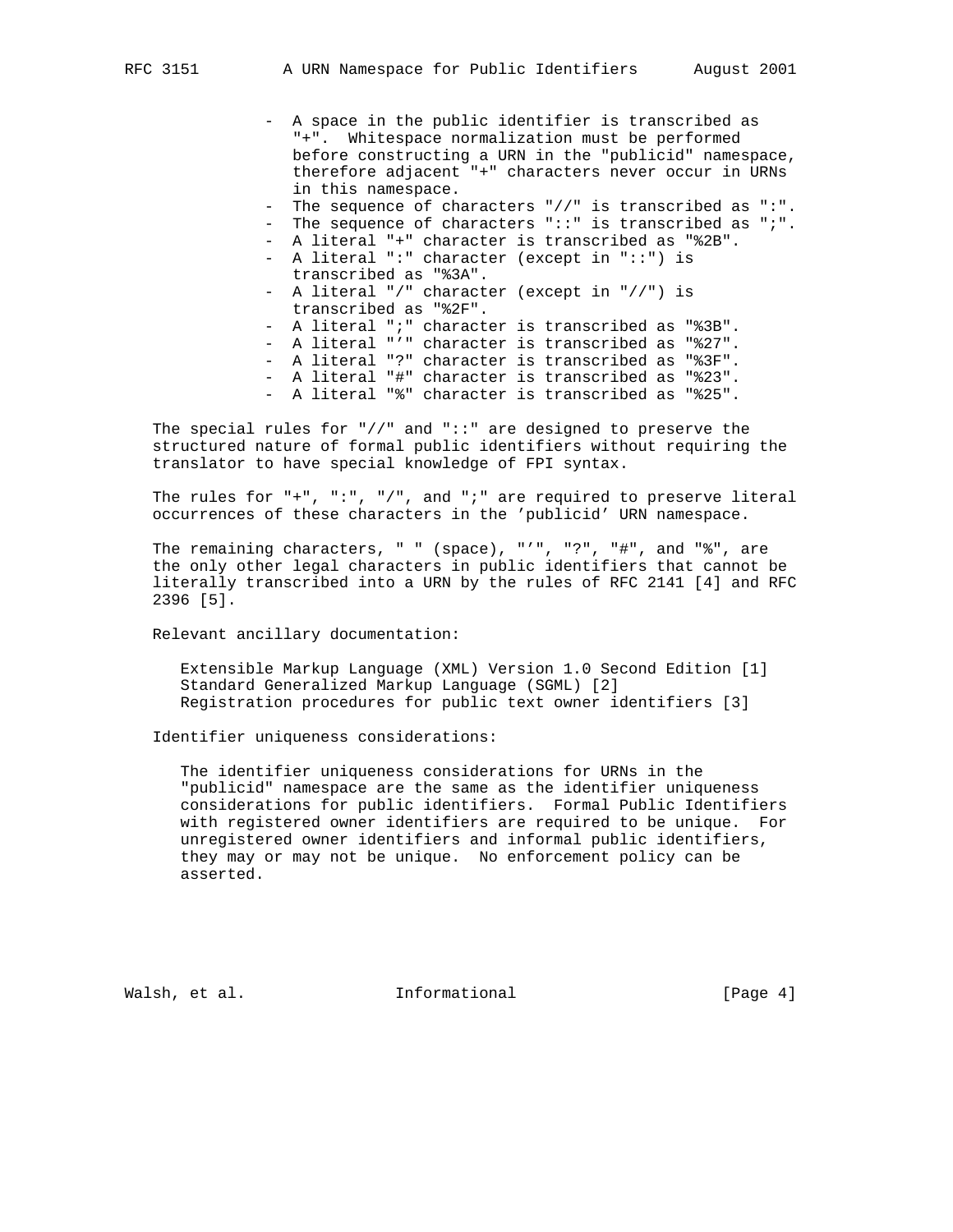Identifier persistence considerations:

 The persistence of URNs in the "publicid" namespace is the same as the persistence of the corresponding public identifier.

 The "publicid" namespace is available for a wide range of uses; it cannot be subjected to a uniform persistence policy. As a general rule, formal public identifiers with registered owner identifiers are more likely to be persistent than informal public identifiers or formal public identifiers with unregistered owner identifiers.

 One exception to this rule is the "IDN" scheme for producing a registered owner identifier from a domain name. That scheme contains at least all the weaknesses associated with the persistence of domain names.

 It is important to note that a properly registered owner identifier can apply any policy desired to the portion of the "publicid" URN namespace identified by that owner identifier.

Process of identifier assignment:

 Identifiers in the "publicid" namespace are assigned by applying the conversions described above to a public identifier. In order to provide a URN in this namespace for a resource that does not have a public identifier, one must be created (according to the rules for creating public identifiers).

 There is no requirement that a resource have only one public identifier.

Process of identifier resolution:

 Identifiers in the "publicid" namespace may be resolved by the same policies and procedures as public identifiers. Public identifiers can be resolved in many different ways. Many existing systems provide facilities for resolving them by way of OASIS TR9401 [6] Catalog files. Other systems resolve them by mapping each component to a local pathname component. And some systems simply "know about" a fixed set of public identifiers. In addition, URNs in the 'publicid' namespace may be resolvable by other mechanisms unique to URIs (such as caches).

Rules for Lexical Equivalence:

 Whitespace normalization is performed before constructing a URN in the "publicid" namespace, so URNs are lexically equivalent if and only if they are lexically identical.

Walsh, et al. 10. Informational 1. [Page 5]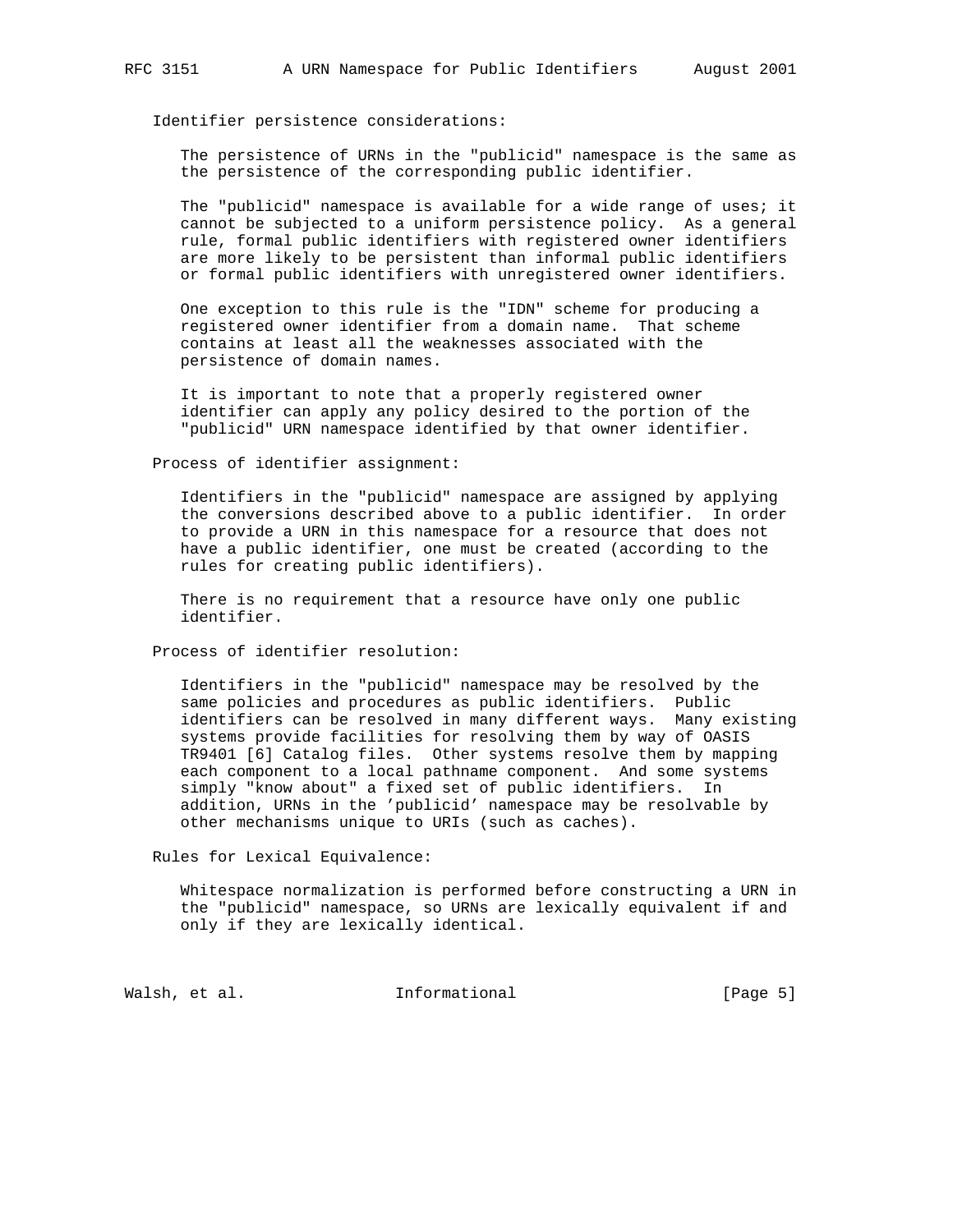Conformance with URN Syntax:

 No special considerations. URNs in this namespace conform to both RFC 2141 and RFC 2396.

Validation mechanism:

None specified.

Scope:

Global

3. Examples

 The following examples are not guaranteed to be real. They are listed for pedagogical reasons only.

 "ISO/IEC 10179:1996//DTD DSSSL Architecture//EN" becomes "urn:publicid:ISO%2FIEC+10179%3A1996:DTD+DSSSL+Architecture:EN"

 "ISO 8879:1986//ENTITIES Added Latin 1//EN" becomes "urn:publicid:ISO+8879%3A1986:ENTITIES+Added+Latin+1:EN"

 "-//OASIS//DTD DocBook XML V4.1.2//EN" becomes "urn:publicid:-:OASIS:DTD+DocBook+XML+V4.1.2:EN"

 "+//IDN example.org//DTD XML Bookmarks 1.0//EN//XML" becomes "urn:publicid:%2B:IDN+example.org:DTD+XML+Bookmarks+1.0:EN:XML"

 "-//ArborText::prod//DTD Help Document::19970708//EN" becomes "urn:publicid:-:ArborText;prod:DTD+Help+Document;19970708:EN"

 "foo" becomes "urn:publicid:foo"

 "3+3=6" becomes "urn:publicid:3%2B3=6"

 "-//Acme, Inc.//DTD Book Version 1.0" becomes "urn:publicid:-:Acme,+Inc.:DTD+Book+Version+1.0"

## 4. Security Considerations

 There are no additional security considerations other than those normally associated with the use and resolution of URNs in general.

Walsh, et al. **Informational Example 1** [Page 6]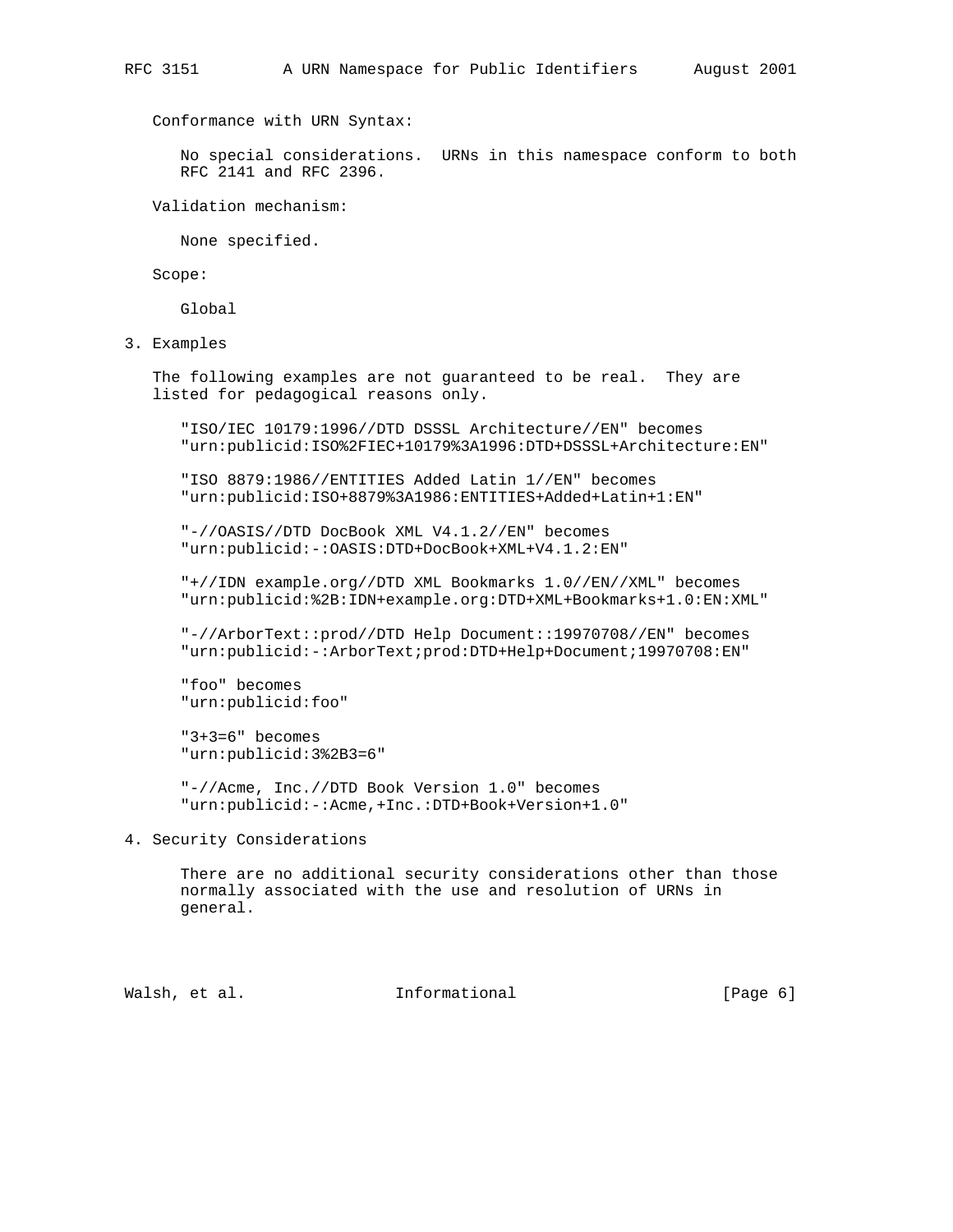References

- [1] W3C, XML WG, "Extensible Markup Language (XML) 1.0 Second Edition", February 1998, <http://www.w3.org/TR/REC-xml>.
- [2] JTC 1, SC 34, "ISO 8879:1986 Information processing -- Text and office systems -- Standard Generalized Markup Language (SGML)", 1986.
- [3] JTC 1, SC 34, "ISO/IEC 9070:1991 Information technology -- SGML support facilities -- Registration procedures for public text owner identifiers", 1991.
- [4] Moats, R., "URN Syntax", RFC 2141, May 1997.
- [5] Berners-Lee, T., Fielding, R. and L. Masinter, "Uniform Resource Identifiers (URI): Generic Syntax", RFC 2396, August 1998.
- [6] Grosso, P., "Entity Management: OASIS Technical Resolution 9401:1997 (Amendment 2 to TR 9401)", Sep 1997, <http://www.oasis-open.org/html/tr9401.html>.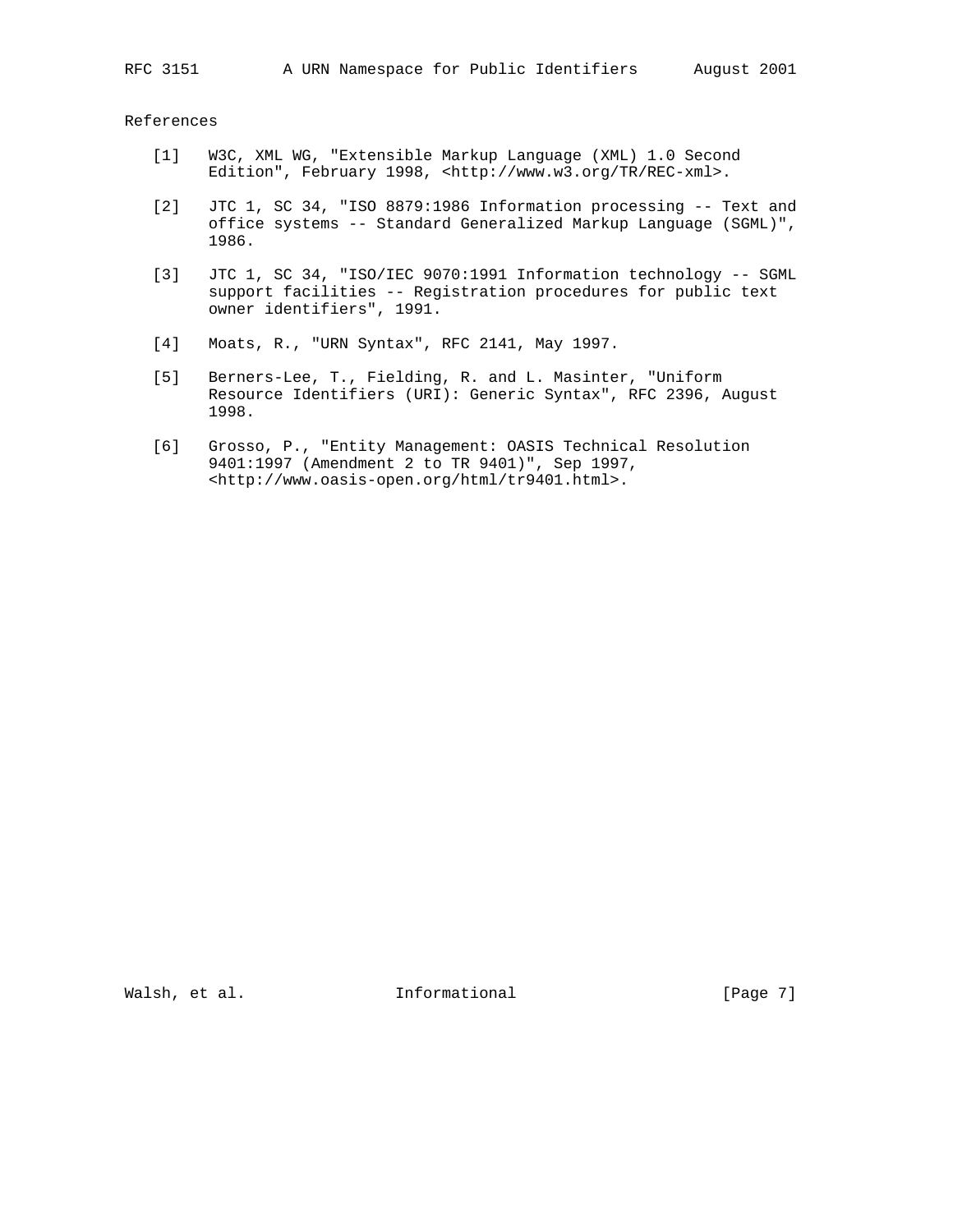Authors' Addresses

 Norman Walsh Sun Microsystems, Inc. One Network Drive MS UBURO2-201 Burlington, MA 01803-0902 US

EMail: Norman.Walsh@East.Sun.COM

 John Cowan Reuters Health Information 45 West 36th St, 12th Floor New York, NY 10018 US

EMail: jcowan@reutershealth.com

 Paul Grosso Arbortext, Inc. 1000 Victors Way Ann Arbor, MI 48108-2744 US

EMail: pgrosso@arbortext.com

Walsh, et al. 10. Informational 1. [Page 8]